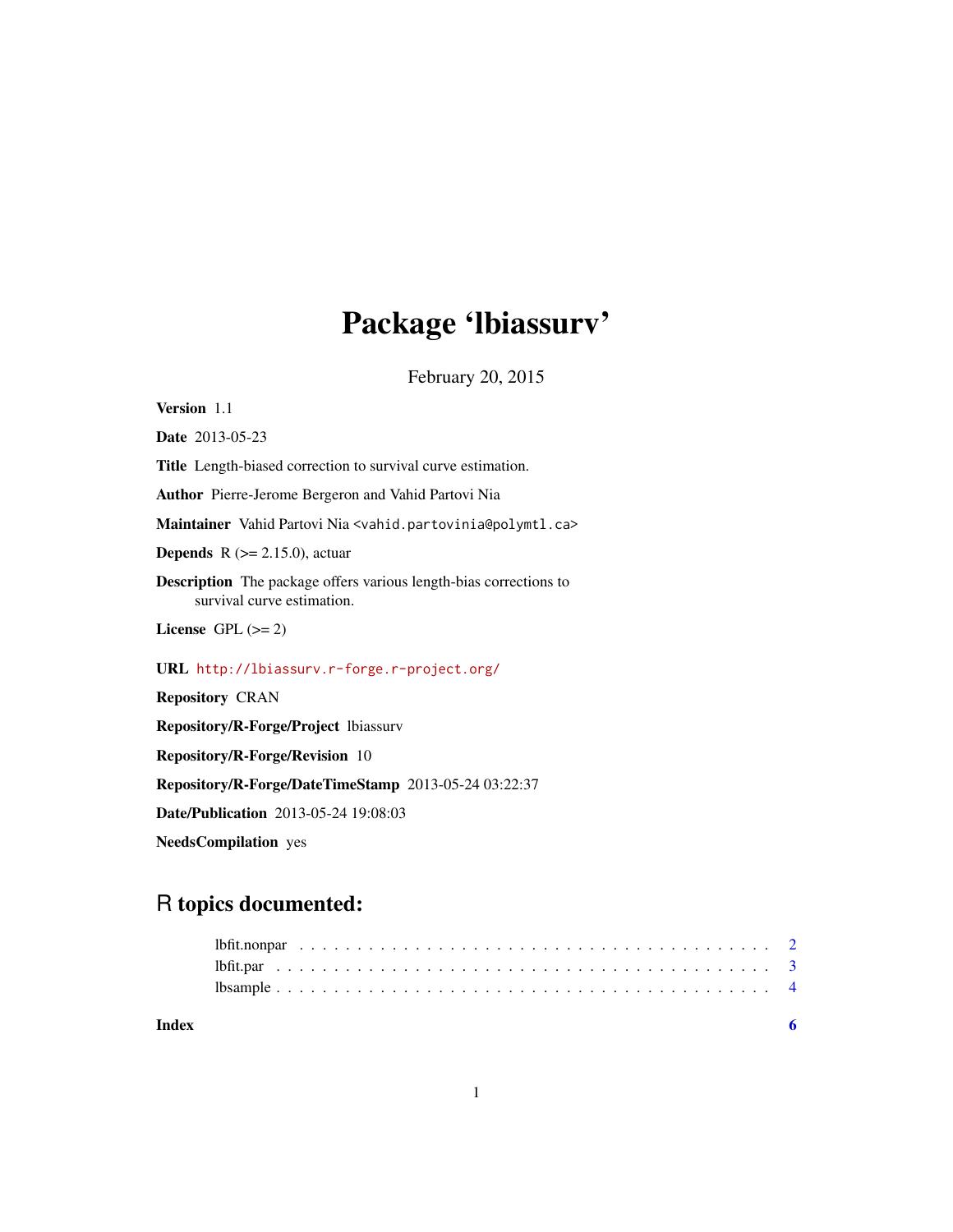<span id="page-1-1"></span><span id="page-1-0"></span>

#### Description

An extended version of the Kaplan-Miere estimator.

#### Usage

```
lbfit.nonpar(time, censor, boot = FALSE,
boot.control = list(quantile = TRUE, use.median = FALSE,
confidence. level = 0.95, iter = 1000,
fit.control = list(iter = 500, tol = 1e-06)
```
#### Arguments

| time         | The observed time as a vector.                        |
|--------------|-------------------------------------------------------|
| censor       | The survival indicator, 1 if censored, 0 otherwise.   |
| boot         | logical, for calculating bootstrap confidence bounds. |
| boot.control | Bootstrap control parameters, as a list.              |
| fit.control  | Nonparametric fit control parameters.                 |

#### Details

A detailed description, or refer the reader to a work.

#### Value

The result of the function is an lbsurvfit object, including step functions for the nonparametric survival curve fit and its bootstrap confidence bounds.

#### Note

Bootstrapping is required if confidence bounds are needed.

#### Author(s)

V. P. Nia and P. J. Bergeron

#### References

Vardi Paper

#### See Also

[lbfit.par](#page-2-1), [lbsample](#page-3-1)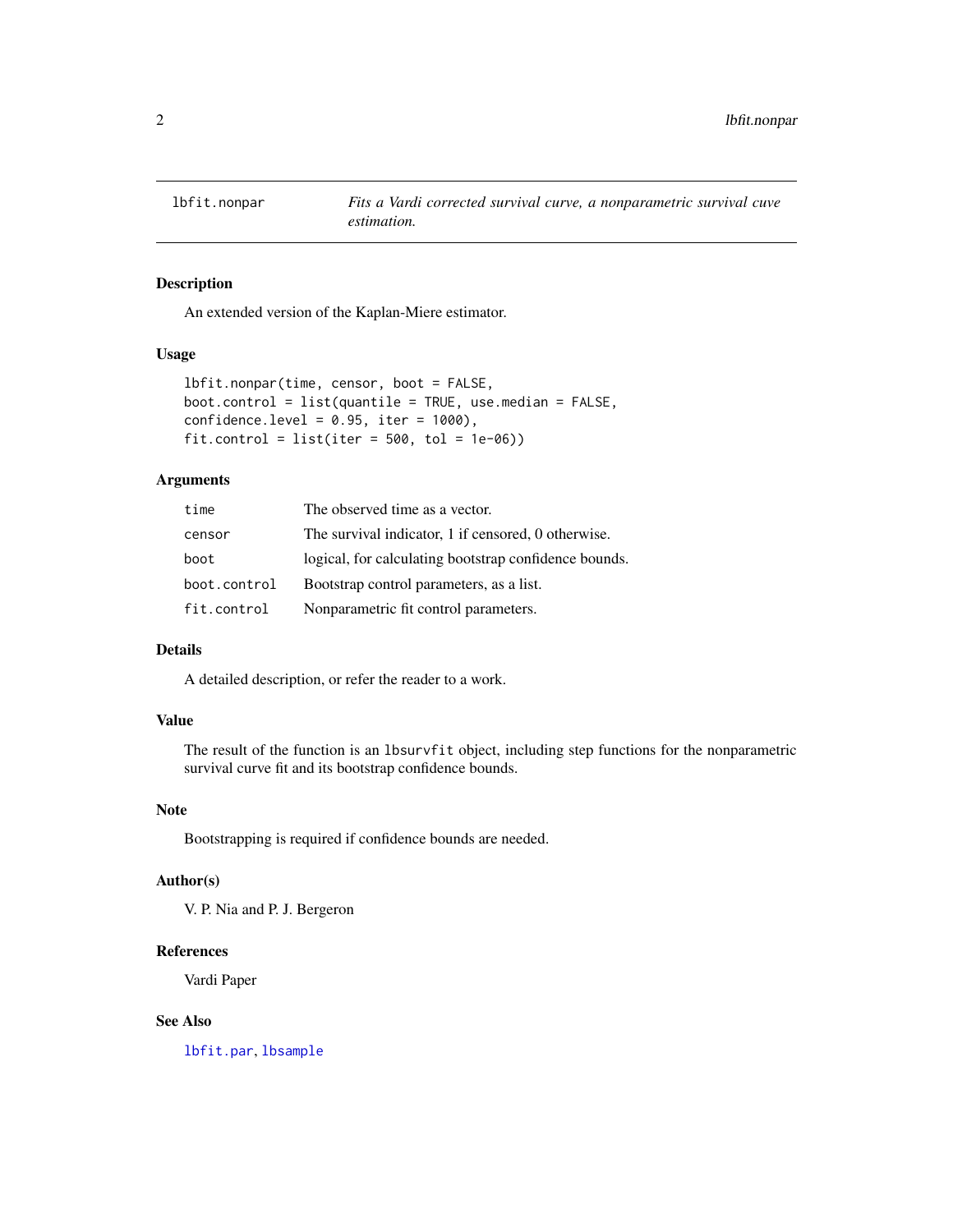#### <span id="page-2-0"></span>lbfit.par 3

#### Examples

```
mydata=lbsample(20,family="exponential",par=list(rate=1))
noboot=lbfit.nonpar(time=mydata$time,censor=mydata$censor)
plot(noboot$survfun)
withboot=lbfit.nonpar(time=mydata$time,censor=mydata$censor,boot=TRUE)
x=seq(0,max(mydata$time)+1,length=500)
plot(x,withboot$survfun(x),type="l",col="blue",ylim=c(0,1))
points(x,withboot$lowerfun(x),type="l",col="red")
points(x,withboot$upperfun(x),type="l",col="red")
```
<span id="page-2-1"></span>

lbfit.par *Fits parametric models*

#### Description

Will be combined with nonpar version soon.

#### Usage

lbfit.par(time, censor, family, initial = list(shape, rate, meanlog, sdlog))

#### Arguments

| time    | The observed time as a vector.                                                                                            |
|---------|---------------------------------------------------------------------------------------------------------------------------|
| censor  | The survival indicator, 1 if censored, 0 otherwise.                                                                       |
| family  | A string indicating the parametric family to fit. Options are weibull, gamma,<br>exponential, lognormal, and loglogistic. |
| initial | A list of initial parameters for optimization, meanlog, and sdlog for lognormal<br>and the shape and rate for the rest.   |

#### Details

See the master thesis of Pjerome student.

#### Value

The list returned by the optim function.

#### Note

Write why and when you get NaNs.

#### Author(s)

V.P. Nia and and P. J. Bergeron.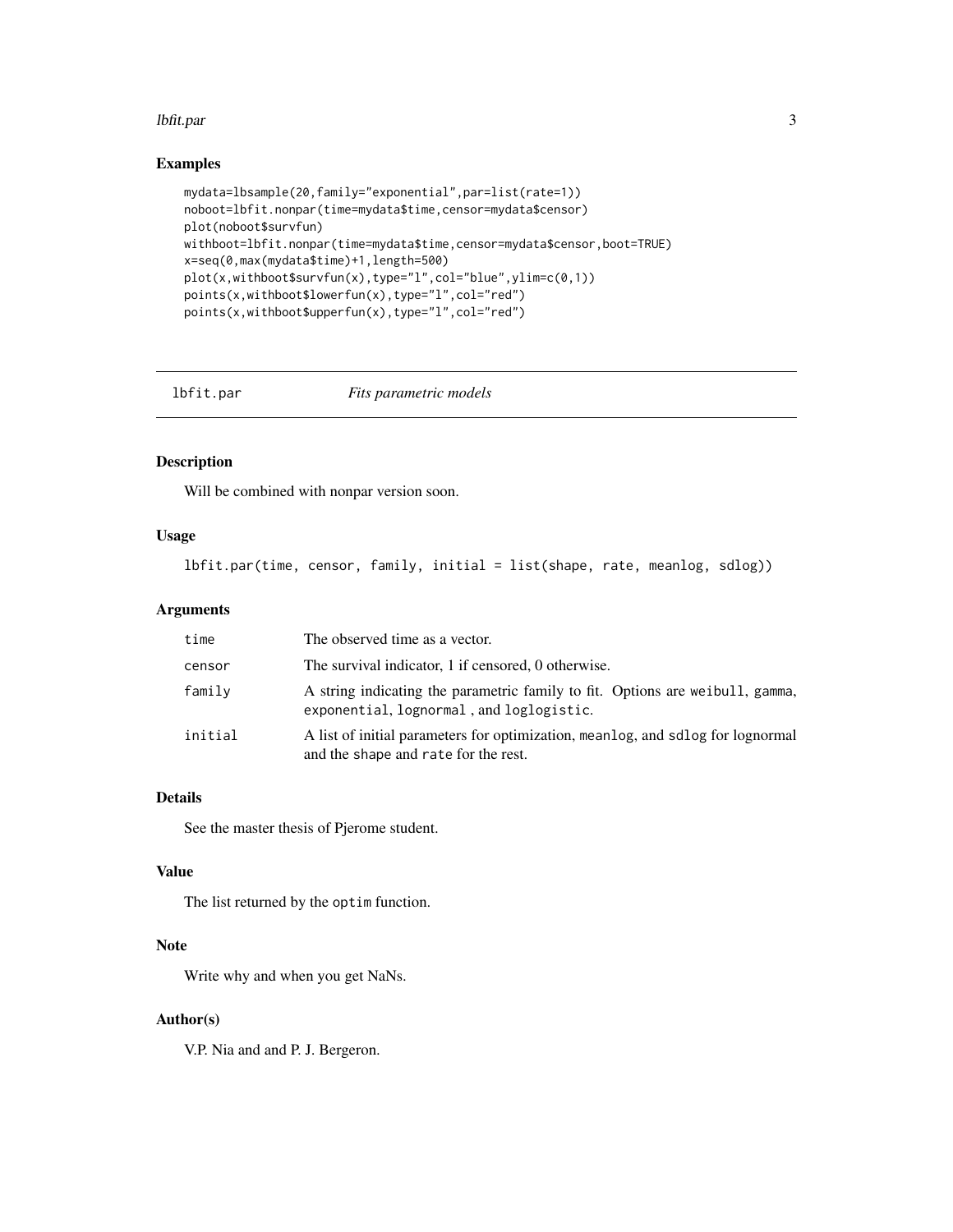#### <span id="page-3-0"></span>4 lbsample

#### References

The thesis or an article here.

#### See Also

[lbfit.nonpar](#page-1-1),[lbsample](#page-3-1).

#### Examples

```
mydata=lbsample(500,family="exponential",par=list(rate=1))
lbfit.par(time=mydata$time,censor=mydata$censor,family="exponential",initial=list(shape=3,rate=3))
```
<span id="page-3-1"></span>lbsample *Generates gength bias samples from a parametric family.*

#### Description

Some famous families are used

#### Usage

lbsample(n, family, par = list(shape, rate, meanlog, sdlog), censor.vec = rexp(n))

#### Arguments

| n          | The sample size.                                                                                                                                                                 |
|------------|----------------------------------------------------------------------------------------------------------------------------------------------------------------------------------|
| family     | Some families.                                                                                                                                                                   |
| par        | Parameters of the family.                                                                                                                                                        |
| censor.vec | A numeric vector of censoring. When the generated sample is bigger than the<br>values of the vector, the function return 1 for censor, meaning that sample is<br>right censored. |

#### Details

Add some details if necessary.

#### Value

A list containing numeric time of survivals, the censor indicator, and the onset time.

#### Note

Add some notes about constraints on the parameters.

#### Author(s)

Pierre-Jerome Bergeron and Vahid Partovi Nia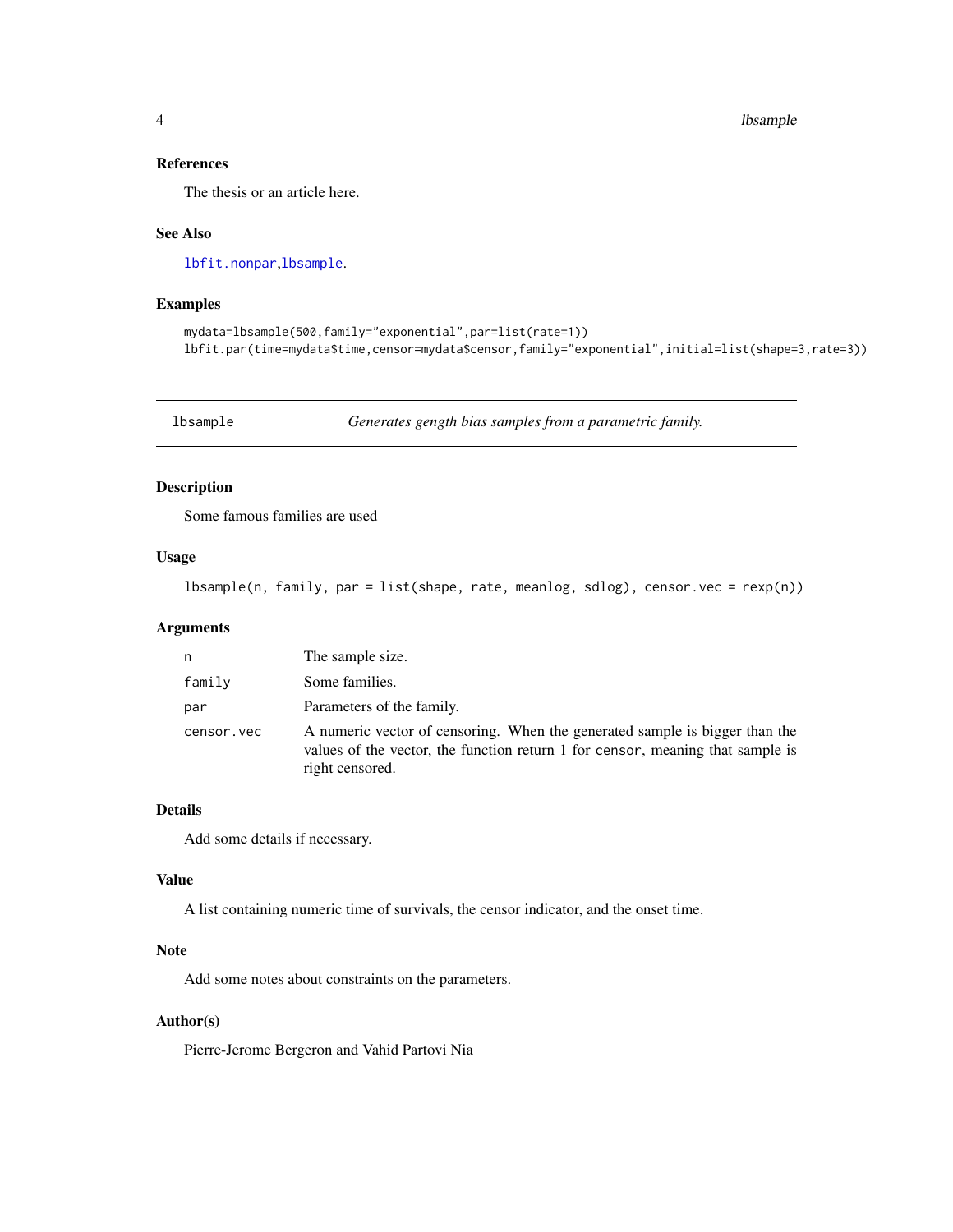#### <span id="page-4-0"></span>lbsample 55 and 55 and 55 and 55 and 55 and 55 and 55 and 55 and 55 and 55 and 55 and 55 and 55 and 55 and 55 and 55 and 55 and 55 and 55 and 55 and 55 and 55 and 55 and 55 and 55 and 55 and 55 and 55 and 55 and 55 and 55

#### References

Thesis of Pierre-Jerome student.

#### See Also

[lbfit.nonpar](#page-1-1), [lbfit.par](#page-2-1).

### Examples

```
mydata=lbsample(500,family="exponential",par=list(rate=1))
hist(mydata$time)
```